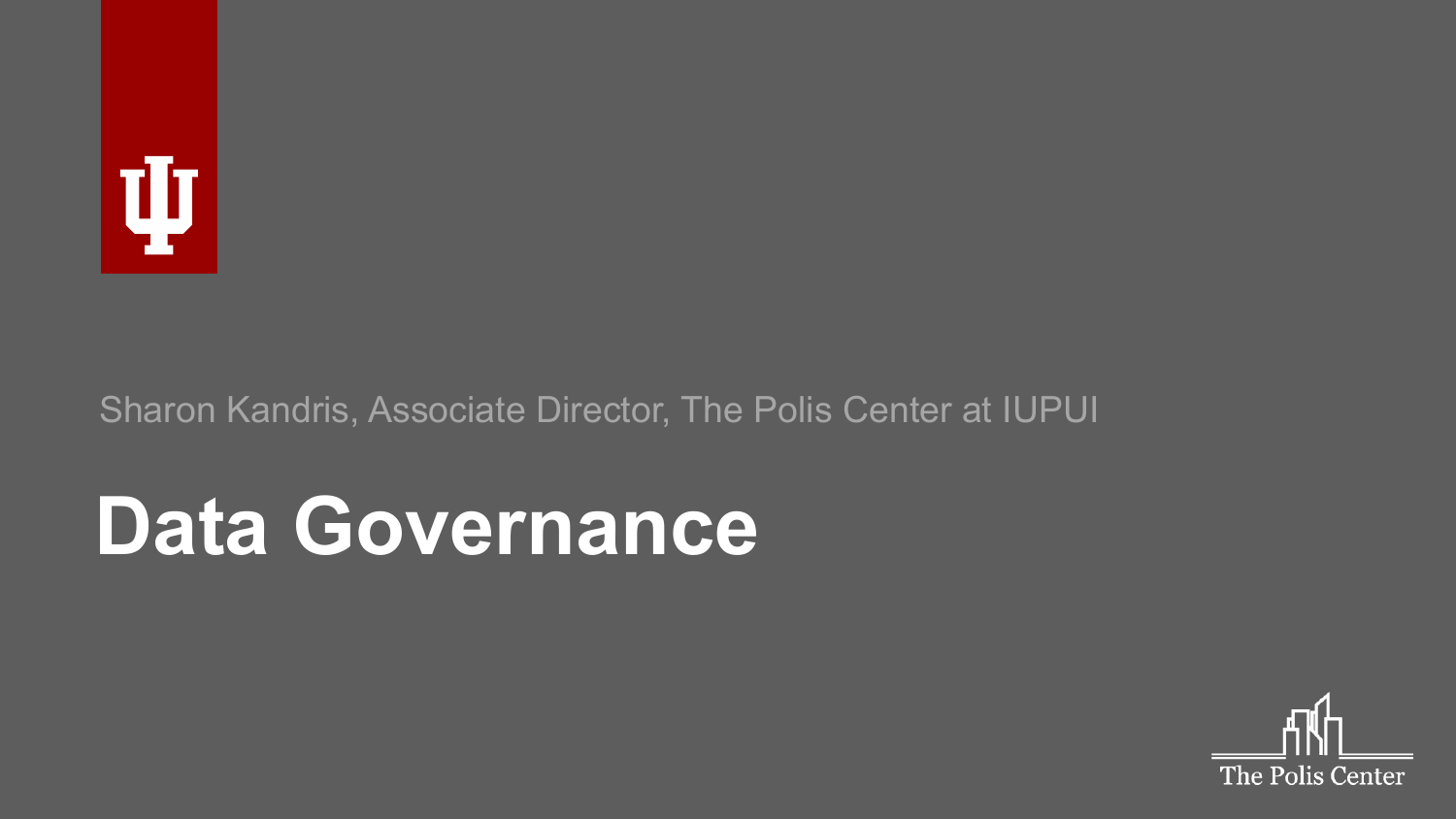The Polis Center at IUPUI

#### **Our Role as a Data Intermediary**

Democratization and reuse of government and nonprofit data to address pressing community challenges

- **1. Assemble, transform, and maintain data**. Repurposing data from 70 local, state, and national sources into useful indicators at various geographic levels, including measures of SSDOH among others
- **2. Disseminate data/information for public and research uses.** Visualization and access through online tools, dashboards, and profiles; on-line and off-line access to data files
- **3. Create actionable information and partnering to achieve impact**. Reports, research, and engagement around issues such as equity, quality of life, health, well-being, and more.
- **4. Build capacity and support the use of the data to inform decisions, policy, programming, and strategy.**  Technical assistance, consultation, interpreting data, framing the problem and use data to understand the problem, develop solution, measure progress, and measure impact.



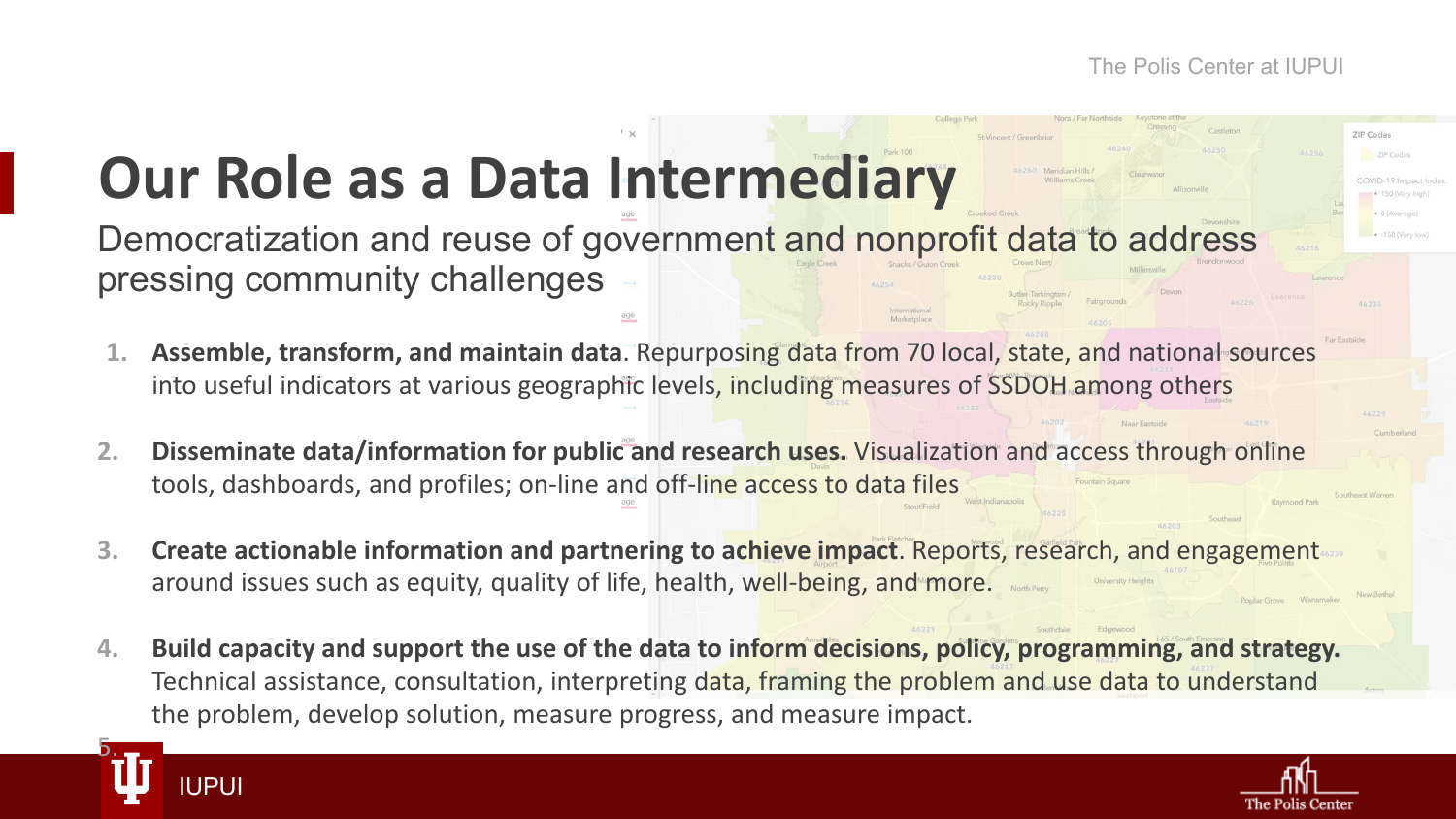### **Our Data Governance Goals**

- 1. Managing the data life cycle
	- Acquisition, processing, dissemination, and destruction
	- Ensuring reliable, high quality data and appropriateness for the use case
	- Geo-enabling the data
	- Replicable process to transform the data on a regular cycle
- 2. Protecting privacy and human subjects
- 3. Ensuring data security